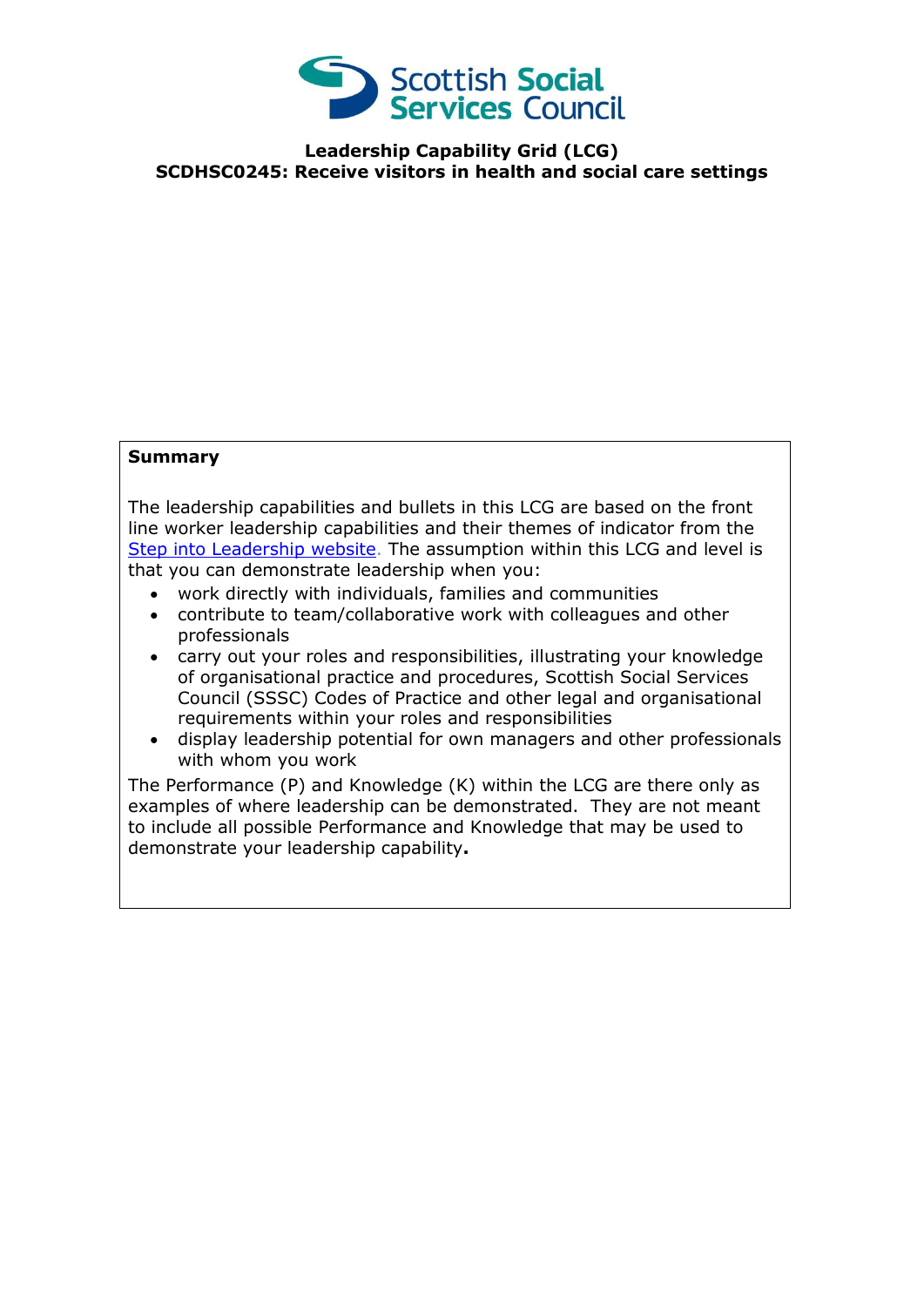

## **Leadership Capability Grid (LCG) SCDHSC0245: Receive visitors in health and social care settings**

| Leadership<br>capabilities         | When receiving visitors in health and social care settings you can<br>demonstrate leadership capabilities by:                                                                                                                                                                                                                                                                                                                                                                                                                                                                                                                                                                                                                                                                                                                                                                                                                                                                                                                                                                                                                        |
|------------------------------------|--------------------------------------------------------------------------------------------------------------------------------------------------------------------------------------------------------------------------------------------------------------------------------------------------------------------------------------------------------------------------------------------------------------------------------------------------------------------------------------------------------------------------------------------------------------------------------------------------------------------------------------------------------------------------------------------------------------------------------------------------------------------------------------------------------------------------------------------------------------------------------------------------------------------------------------------------------------------------------------------------------------------------------------------------------------------------------------------------------------------------------------|
| <b>Vision</b>                      | Providing a vision for individuals, families, communities, colleagues and<br>your organisation when you:<br>See how best to make a difference when actively preparing,<br>undertaking and reviewing activities, supporting individuals ( $P_3$ , 4, 6,<br>8, 10, 11, 20, 22; K1-7, 14, 15), accessing and using related<br>information (P1, 2), using observation and feedback ( $P$ 9, 10), seeking<br>advice $(P19)$<br>• Communicate and promote ownership of the vision when working<br>with individual (P3, 4, 6, 8, 10, 11, 20, 22; K1-5, 14, 15), working<br>with others ( $P17-20$ ; K10, 11) and recording and reporting ( $P13$ ,<br>16)<br>• Promote social service values when working with individuals ( $P_3$ , 4,<br>6, 8, 10, 11, 20, 22; K 1-7, 14, 15), observing and evaluating (P7,<br>9,12), working with others ( $P17-20$ ; K10, 11) and when recording<br>and reporting $(P13, 16)$<br>• See the bigger picture when demonstrating knowledge and practice of<br>organisational, local and national policies and procedures (K1-7, 14,<br>15) reviewing and evaluating activities (P8-12) and identifying and |
|                                    | implementing change to activities (P17, 18, 20-22)                                                                                                                                                                                                                                                                                                                                                                                                                                                                                                                                                                                                                                                                                                                                                                                                                                                                                                                                                                                                                                                                                   |
| Self-<br>leadership                | Displaying self leadership when you:<br>• Demonstrate and adapt leadership when supporting individuals<br>prepare for and undertake the activities ( $P3-6$ ; K1-7), reviewing<br>activities ( $P8-12$ , 15, 17) and overcoming barriers ( $P18$ , 19)<br>• Improve own leadership by seeking advice (P19)<br>• Take intelligent risks when supporting individuals to prepare for $(P3,$<br>4; K1-7, 14, 15) and carry out the activity (P5, 6; K8, 9) and when<br>reviewing the effectiveness including changes needed (P8-12, 15, 17,<br>$20-22)$<br>• Demonstrate and promote resilience when adapting practice and<br>overcoming barriers (P8-12; 15, 17-22; K1-5, 10-12)<br>• Challenge discrimination and oppression $(K 1-5)$                                                                                                                                                                                                                                                                                                                                                                                                 |
| <b>Motivating</b><br>and inspiring | Motivating and inspiring others when you:<br>Inspire people by personal example ( $P_3$ , 4, 8, 10, 11, 17-20, 22; K1-<br>5, 8, 14, 15)<br>• Recognise and value the contribution of others (P3, 4, 6, 8, 10, 11,<br>17; $K10, 11$<br>• Support the creation of a learning and performance culture with<br>individuals and others ( $P8-12$ , 17-20; $K1-7$ )                                                                                                                                                                                                                                                                                                                                                                                                                                                                                                                                                                                                                                                                                                                                                                        |
| <b>Empowering</b>                  | Empowering people when you:<br>• Enable leadership at all levels (P3, 4, 8-12, 15, 17, 18, 20-22; K8-9;<br>$16-20)$<br>Support the creation of a knowledge and management culture by<br>seeking and providing information to enable understanding (P4, 8-12,<br>17-19; K16-20, 23; 39)                                                                                                                                                                                                                                                                                                                                                                                                                                                                                                                                                                                                                                                                                                                                                                                                                                               |